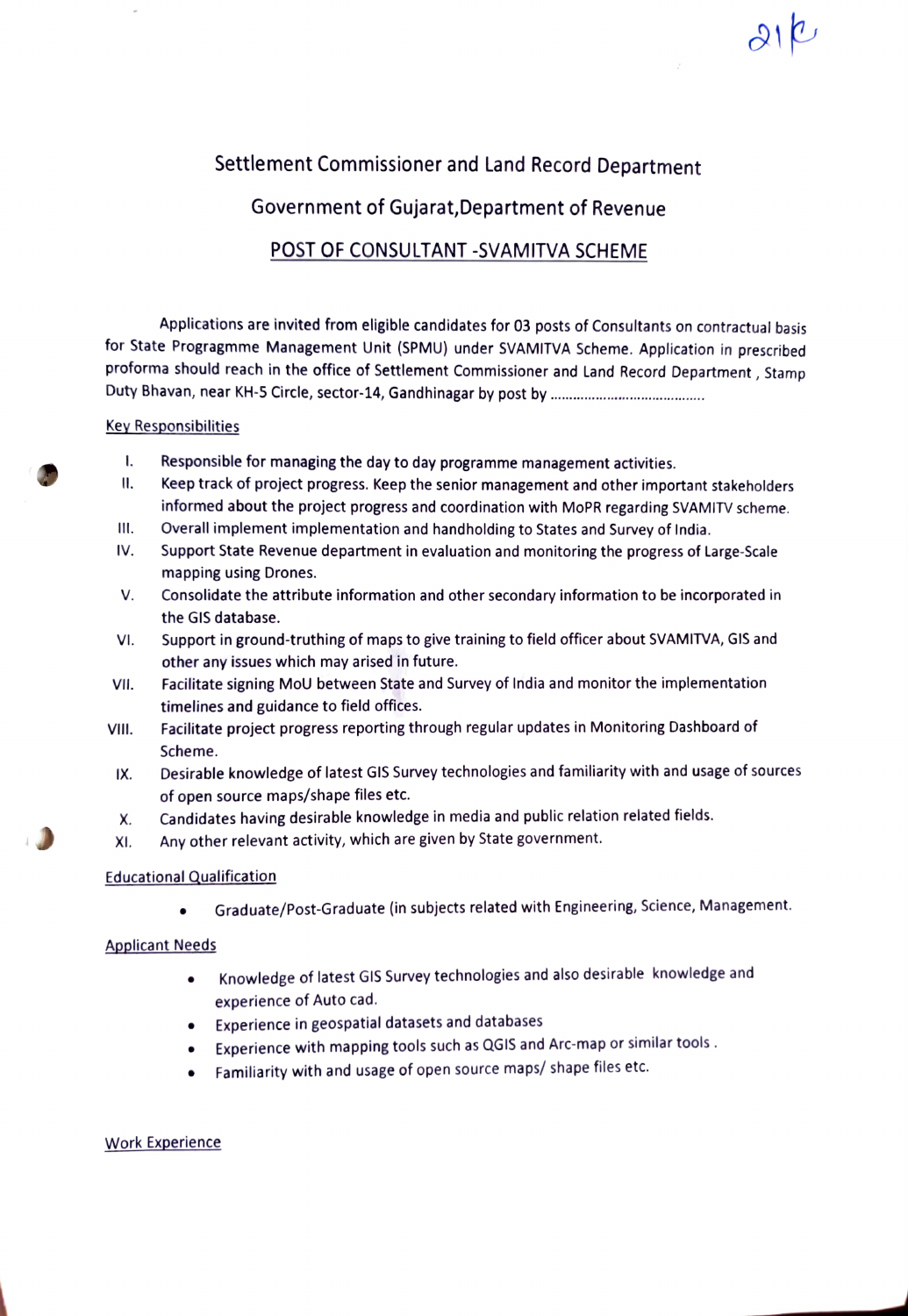More than 1 year.

#### Salary

65,000/per month

#### Tenure

Initially for one year  $\bullet$ 

#### Selection Criteria

Candidates will be shortlisted on the basis of marks obtained in graduation/post graduation and other higher studies and years of work experience. Final selection will be made after interview.

 $2310$ 

#### Age Limit

Candidate should be below 35 years of age on date of publication of advertisement.  $\bullet$ 

# Instructions for Candidates:

- Applicants are requested to send their applications in the prescribed Performa along with their attested copies of all certificates, mark-sheets, recent passport size photo, relevant 1. experience certificates etc.
- The applicants will have to appear in interview. 2.
- No TA/DA shall be paid to the candidate for appearing in interview. 4. 3.
- Candidates not having requisite qualifications for the posts are liable to be rejected. Candidates will have to roduce the proof of details furnished in their applications, in original as and when required. 4.
- The Department also reserves the right to accept or reject any application without assigning any reason thereof. 5.
- Canvassing in any form will lead to summary disqualification. 6.
- Application received after due date, unsigned applications or incomplete applications in any respect will not be considered. 1.
- 8. It may be noted that if, at any stage, it is found that applicant wilfully concealed or misrepresented the facts, the candidature will be summarily rejected and the employment will be terminated.
- Applicants have to send their applications to Settlement Commissioner and Land Record Department, Stemp Duty Bhavan, near KH-5 Circle, sector-14, Gandhinagar-382016 by post or in person by . \*\*\*\*\*\*\*\*\*\*\*\*\*\*\*\*\*\*\*\* 9.